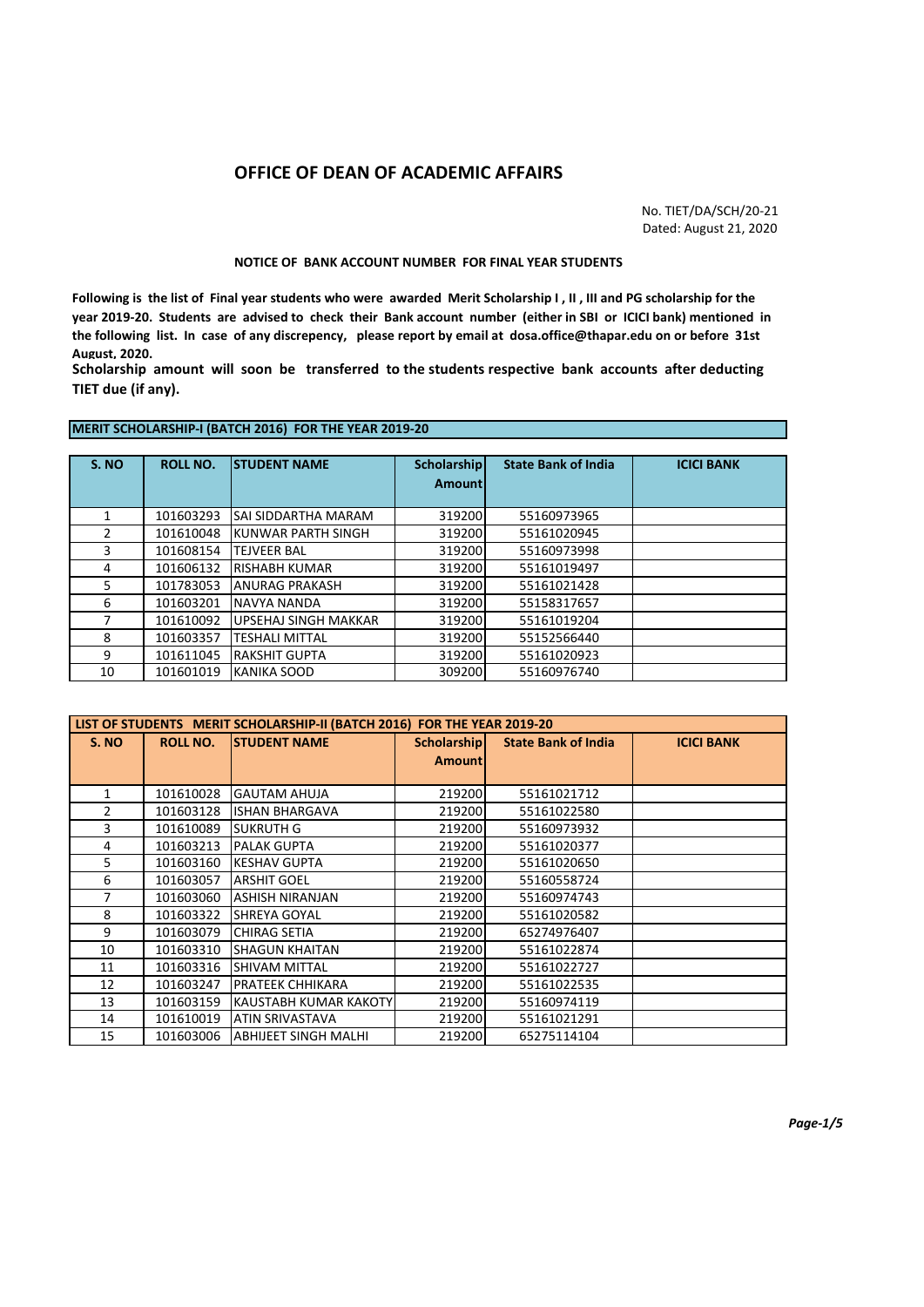|                     | MERIT SCHOLARHSIP-III (BATCH-2016) FOR THE YEAR 2019-20 |                                              |                        |                                       |              |  |  |  |
|---------------------|---------------------------------------------------------|----------------------------------------------|------------------------|---------------------------------------|--------------|--|--|--|
|                     | <b>BIOTECHNOLOGY (STRENGTH-51)</b>                      |                                              |                        |                                       |              |  |  |  |
| SR.NO.              | <b>REGNO.</b>                                           | <b>STUDENT NAME</b>                          | <b>Scholarship</b>     | <b>State Bank of India ICICI BANK</b> |              |  |  |  |
|                     |                                                         |                                              | <b>Amount</b>          |                                       |              |  |  |  |
|                     |                                                         |                                              |                        |                                       |              |  |  |  |
| 1                   | 701600046                                               | <b>SAKSHAM HANDA</b>                         | 104600.00              | 55159786356                           |              |  |  |  |
| $\overline{2}$      | 701600041                                               | <b>RAVNEET KAUR</b>                          | 104600.00              | 55161032281                           |              |  |  |  |
| 3                   | 701600058                                               | SMRITI AGGARWAL                              | 104600.00              | 55161032270                           |              |  |  |  |
| 4                   | 701600020                                               | <b>BHAVYA MAHAJAN</b>                        | 104600.00              | 55161019248                           |              |  |  |  |
| 5                   | 701600026                                               | <b>KAREENA GOEL</b>                          | 104600.00              | 55161020004                           |              |  |  |  |
|                     |                                                         |                                              |                        |                                       |              |  |  |  |
|                     |                                                         | <b>CHEMICAL ENGINEERING (STRENGTH-30)</b>    |                        |                                       |              |  |  |  |
| 1                   | 101601003                                               | <b>AASHUTOSH GARG</b>                        | 104600.00              |                                       | 093101505449 |  |  |  |
| $\overline{2}$      | 101601038                                               | <b>VAISHALI SHARMA</b>                       | 104600.00              | 20454454925                           |              |  |  |  |
| 3                   | 101601015                                               | <b>HARDIK SINGH YADAV</b>                    | 104600.00              | 55161021949                           |              |  |  |  |
|                     | <b>CIVIL ENGINEERING (STRENGTH-154)</b>                 |                                              |                        |                                       |              |  |  |  |
| 1                   | 101602077                                               | MANSANJAM SINGH SRA                          | 109600.00              | 32199435743                           |              |  |  |  |
| 2                   | 101602053                                               | <b>JATIN GARG</b>                            | 109600.00              | 65216066703                           |              |  |  |  |
| 3                   | 101782019                                               | JAIBIR SINGH GREWAL                          | 109600.00              | 38188997892                           |              |  |  |  |
| 4                   | 101602084                                               | <b>MUKUL</b>                                 | 109600.00              | 65264060045                           |              |  |  |  |
| 5                   | 101602092                                               | <b>PARAS NAVETIA</b>                         | 109600.00              | 36951270344                           |              |  |  |  |
| 6                   | 101602102                                               | <b>RAHUL SEHGAL</b>                          | 109600.00              | 38994463829                           |              |  |  |  |
| 7                   | 101602100                                               | <b>PUSHPINDER SINGH</b>                      | 109600.00              | 55160907709                           |              |  |  |  |
| 8                   | 101602115                                               | <b>SAURAV GOEL</b>                           | 109600.00              | 55161019362                           |              |  |  |  |
| 9                   | 101602091                                               | <b>PARAMVEER SINGH</b>                       | 109600.00              |                                       | 087701504623 |  |  |  |
| 10                  | 101602035                                               | <b>DHRUV JINDAL</b>                          | 109600.00              | 39082836803                           |              |  |  |  |
| 11                  | 101602070                                               | LAKSHITA GUPTA                               | 109600.00              | 35440811236                           |              |  |  |  |
| 12                  | 101602046                                               | <b>HARPREET SINGH</b>                        | 109600.00              | 55161021586                           |              |  |  |  |
| 13                  | 101602060                                               | <b>KARAN KUMAR GARG</b>                      | 109600.00              | 55158679516                           |              |  |  |  |
| 14                  | 101602041                                               | <b>GURMANDEEP SINGH</b>                      | 109600.00              | 38991446444                           |              |  |  |  |
| 15                  | 101602064                                               | <b>KASHIKA</b>                               | 109600.00              | 38991413521                           |              |  |  |  |
| 16                  | 101602081                                               | <b>MOHAMMED ASIM</b>                         | 109600.00              | 37290406163                           |              |  |  |  |
| 17                  | 101652002                                               | <b>AMANJOT SINGH</b>                         | 109600.00              | 36071876002                           |              |  |  |  |
|                     |                                                         |                                              |                        |                                       |              |  |  |  |
|                     |                                                         | <b>COMPUTER ENGINEERING (STRENGTH-533)</b>   |                        |                                       |              |  |  |  |
| 1                   | 101603252                                               | <b>PUSHAPDEEP</b>                            | 109600.00              | 55161019894                           |              |  |  |  |
| 2                   | 101610016                                               | <b>ARUSHI MISHRA</b>                         | 109600.00              | 55160973987                           |              |  |  |  |
| 3                   | 101611015                                               | <b>CHANDNI MITTAL</b>                        | 109600.00              | 20301769544                           |              |  |  |  |
| 4                   | 101603220                                               | <b>PARWINDER KAUR</b><br><b>MUKUL GUPTA</b>  | 109600.00              | 37296099224                           |              |  |  |  |
| 5                   | 101610058                                               |                                              | 109600.00              | 55151392199                           |              |  |  |  |
| 6<br>$\overline{7}$ | 101783049                                               | <b>ANMOL BAJWA</b>                           | 109600.00<br>109600.00 | 55161023050                           |              |  |  |  |
|                     | 101610066<br>101783064                                  | PRAKHAR GUPTA                                | 109600.00              | 55161022397                           | 351801500236 |  |  |  |
| 8<br>9              | 101603294                                               | <b>SHAURYA GUPTA</b><br>SAJAL AGRAWAL        | 109600.00              | 55161021869                           |              |  |  |  |
| 10                  | 101603206                                               |                                              | 109600.00              | 33780753018                           |              |  |  |  |
| 11                  |                                                         | <b>NIKHIL JAIN</b>                           | 109600.00              |                                       |              |  |  |  |
| 12                  | 101603200<br>101603232                                  | <b>NAVNEET KAUR</b><br><b>PRABHJOT SINGH</b> | 109600.00              | 55158317590<br>65263536505            |              |  |  |  |
| 13                  | 101603235                                               | PRAGYA GARG                                  | 109600.00              |                                       |              |  |  |  |
| 14                  | 101603097                                               | ESHANI AGRAWAL                               | 109600.00              | 55160974721                           |              |  |  |  |
| 15                  | 101603251                                               | <b>PULKIT ARORA</b>                          | 109600.00              | 34984504541                           |              |  |  |  |
| 16                  | 101610010                                               | <b>ANMOL DHAWAN</b>                          | 109600.00              |                                       | 251301502615 |  |  |  |
| 17                  | 101611062                                               | <b>VIPUL KAUSHAL</b>                         | 109600.00              | 37041898604                           |              |  |  |  |
| 18                  | 101783057                                               | <b>HARSH MEHRA</b>                           | 109600.00              |                                       | 006601550428 |  |  |  |
| 19                  | 101603155                                               | <b>KASHISH BANSAL</b>                        | 109600.00              | 55161967464                           |              |  |  |  |
| 20                  | 101783059                                               | <b>ISHAN SHARMA</b>                          | 109600.00              | 65264619197                           |              |  |  |  |
| 21                  | 101603066                                               | <b>AYUSH GOYAL</b>                           | 109600.00              | 65275044928                           |              |  |  |  |
| 22                  | 101603058                                               | ARUSHI AGGARWAL                              | 109600.00              | 39003608280                           |              |  |  |  |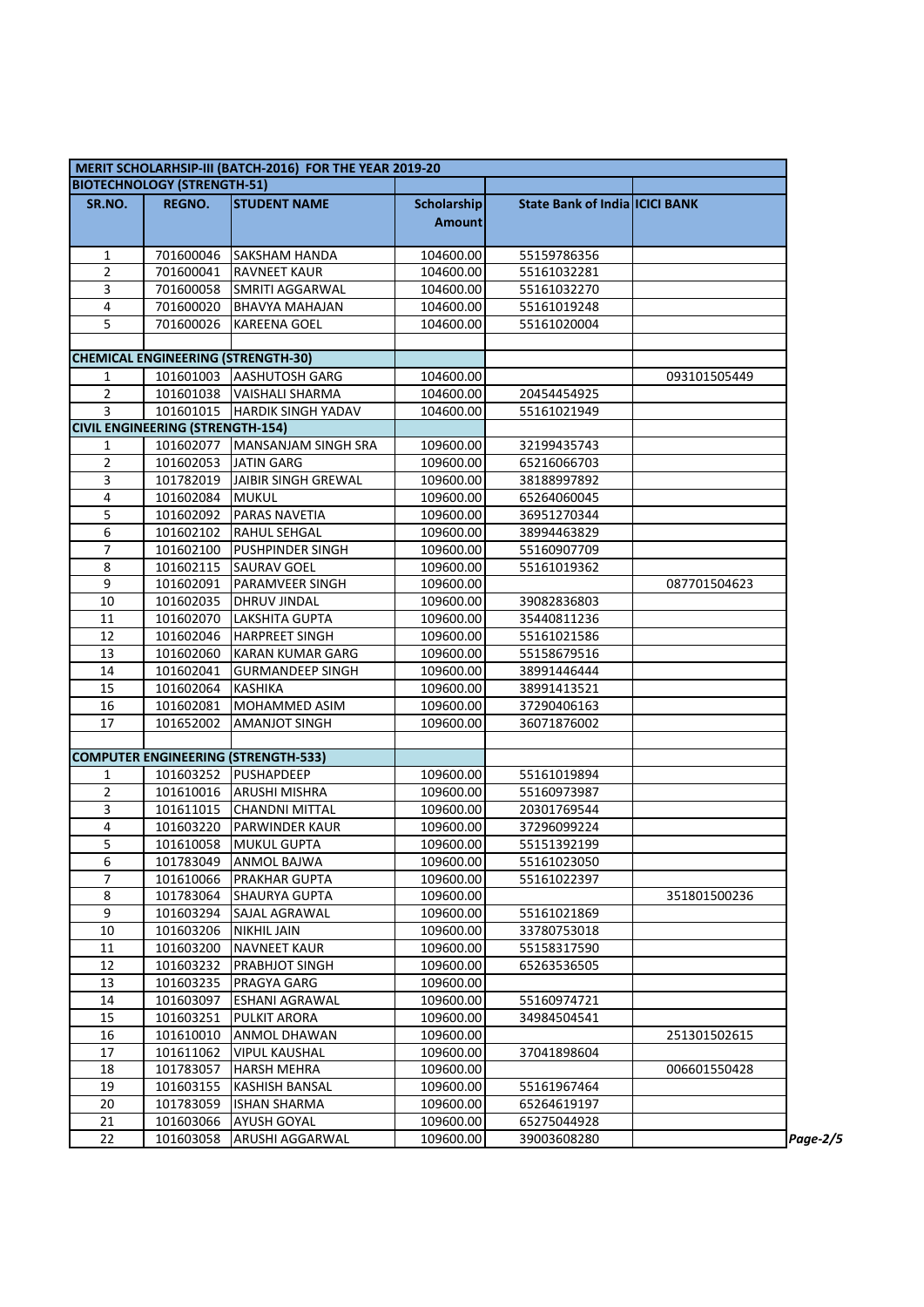| 23             | 101603274 | <b>RAVI SINGLA</b>                                      | 109600.00 | 65262728120 |              |          |
|----------------|-----------|---------------------------------------------------------|-----------|-------------|--------------|----------|
| 24             | 101603121 | HIMANSHU GOYAL                                          | 109600.00 | 38007492391 |              |          |
| 25             | 101603031 | <b>AMY BHATIA</b>                                       | 109600.00 | 37287799443 |              |          |
| 26             | 101603272 | <b>RAMANDEEP SINGH</b>                                  | 109600.00 | 55160974992 |              |          |
| 27             | 101611059 | <b>VAREESH BAINWALA</b>                                 | 109600.00 |             | 140001511799 |          |
| 28             | 101610050 | <b>MADHAV GOYAL</b>                                     | 109600.00 | 55158468335 |              |          |
| 29             | 101783048 | <b>ANKIT SINHA</b>                                      | 109600.00 | 55161021790 |              |          |
| 30             | 101603218 | PARUL GOYAL                                             | 109600.00 | 37278085600 |              |          |
| 31             | 101783058 | <b>HARSHIT BHARDWAJ</b>                                 | 109600.00 | 36351921265 |              |          |
| 32             | 101603283 | <b>ROHAN GUPTA</b>                                      | 109600.00 |             | 015401024474 |          |
| 33             | 101783063 | SEHEJEET SINGH KALRA                                    | 109600.00 | 55161036682 |              |          |
| 34             | 101783055 | <b>GURSIMRAN KAUR</b>                                   | 109600.00 | 37278319039 |              |          |
| 35             | 101783051 | <b>ANUJ SAINI</b>                                       | 109600.00 |             | 398101500003 |          |
| 36             | 101603068 | <b>AYUSH GUPTA</b>                                      | 109600.00 | 65275953365 |              |          |
| 37             | 101603166 | KUMAR SAMBHAV JAIN                                      | 109600.00 | 31882815612 |              |          |
| 38             | 101610008 | <b>AMIT KUMAR</b>                                       | 109600.00 | 55161023061 |              |          |
| 39             | 101603137 | <b>JASMEEN GILL</b>                                     | 109600.00 |             |              |          |
| 40             | 101783060 | <b>NAVDEEP KAUR</b>                                     | 109600.00 | 55161036886 |              |          |
| 41             | 101603210 | <b>NISHANT BANSAL</b>                                   | 109600.00 | 10693812442 |              |          |
| 42             | 101611014 | <b>BHANVI GOYAL</b>                                     | 109600.00 | 39051678852 |              |          |
| 43             | 101603053 | <b>ARMANDEEP SINGH</b>                                  | 109600.00 | 37278211875 |              |          |
| 44             | 101603185 | <b>MANSI GARG</b>                                       | 109600.00 |             | 041301520271 |          |
| 45             | 101603254 | <b>RAGHAV GUPTA</b>                                     | 109600.00 | 36977378804 |              |          |
| 46             | 101783052 | <b>ANURAG KAMBOJ</b>                                    | 109600.00 | 20384595079 |              |          |
| 47             | 101603280 | <b>RITIKA GARG</b>                                      | 109600.00 | 55157412859 |              |          |
| 48             | 101610004 | <b>AKSHAT PATHAK</b>                                    | 109600.00 |             | 003101627123 |          |
| 49             | 101610075 | RUMANCHI JINDAL                                         | 109600.00 | 65235790054 |              |          |
| 50             | 101603364 | UTKARSH CHUGH                                           | 109600.00 | 35569597442 |              |          |
| 51             | 101603278 | <b>RISHABH GUPTA</b>                                    | 109600.00 | 36518495488 |              |          |
| 52             | 101611056 | <b>TANISH CHARAYA</b>                                   | 109600.00 | 38997173411 |              |          |
| 53             | 101603290 | <b>SACHIN CHOPRA</b>                                    | 109600.00 | 55157119566 |              |          |
| 54             | 101610024 | DHRUV AGARWAL                                           | 109600.00 | 39004203362 |              |          |
|                |           |                                                         |           |             |              |          |
|                |           | <b>ELECTRONICS &amp; COMMUNIATON ENGINEERING (STREN</b> |           |             |              |          |
| 1              | 101606093 | <b>MOHIT SHARMA</b>                                     | 109600.00 | 37283437668 |              |          |
| $\overline{2}$ | 101606058 | <b>DEVANGNA DUBEY</b>                                   | 109600.00 |             | 023601526725 |          |
| 3              | 101606135 | <b>RITWEK KHOSLA</b>                                    | 109600.00 |             | 019101529760 |          |
| $\overline{4}$ | 101786011 | <b>RIYA</b>                                             | 109600.00 | 55161021144 |              |          |
| 5              | 101606127 | <b>RAVIT SOOD</b>                                       | 109600.00 | 38144018810 |              |          |
| 6              | 101606063 | <b>DIVYA</b>                                            | 109600.00 | 55161020151 |              |          |
| 7              | 101606185 | <b>VRINDA BANSAL</b>                                    | 109600.00 | 55161036728 |              |          |
| 8              | 101606020 | <b>AKSHAT SHARMA</b>                                    | 109600.00 |             | 085701003325 |          |
| 9              | 101606074 | <b>JASKARAN SINGH</b>                                   | 109600.00 | 37282781861 |              |          |
| $10\,$         | 101606176 | <b>VAIBHAV GROVER</b>                                   | 109600.00 | 65275655767 |              |          |
| 11             | 101656003 | <b>ANUPREET KAUR</b>                                    | 109600.00 | 55161019066 |              |          |
| 12             | 101606173 | UTKARSH SAXENA                                          | 109600.00 | 55161021304 |              |          |
| 13             | 101606106 | <b>NITISH GARG</b>                                      | 109600.00 | 35777919395 |              |          |
| 14             | 101606026 | <b>ANKIT GARG</b>                                       | 109600.00 |             | 398101501596 |          |
| 15             | 101606175 | <b>UTSAV GARG</b>                                       | 109600.00 | 55160974095 |              |          |
| 16             | 101606166 | SUSHMITA SRIVASTAVA                                     | 109600.00 | 55161021575 |              |          |
| 17             | 101606096 | <b>MUNISH</b>                                           | 109600.00 | 55154106162 |              |          |
| 18             | 101606115 | PRANAV SINGLA                                           | 109600.00 | 55161022524 |              |          |
| 19             | 101656007 | <b>ARPIT AHUJA</b>                                      | 109600.00 | 39003730741 |              |          |
| 20             | 101656024 | <b>SHIKHAR ARORA</b>                                    | 109600.00 |             | 072001514002 |          |
|                |           |                                                         |           |             |              |          |
|                |           | ELECTRONICS (INSTRUMENTATION & CONTROL) ENGIN           |           |             |              |          |
| 1              | 101605010 | <b>ALISHA MALHOTRA</b>                                  | 109600.00 | 20454493737 |              |          |
| $\overline{2}$ | 101605017 | ANUJ SETHI                                              | 109600.00 | 55161023005 |              | Page-3/5 |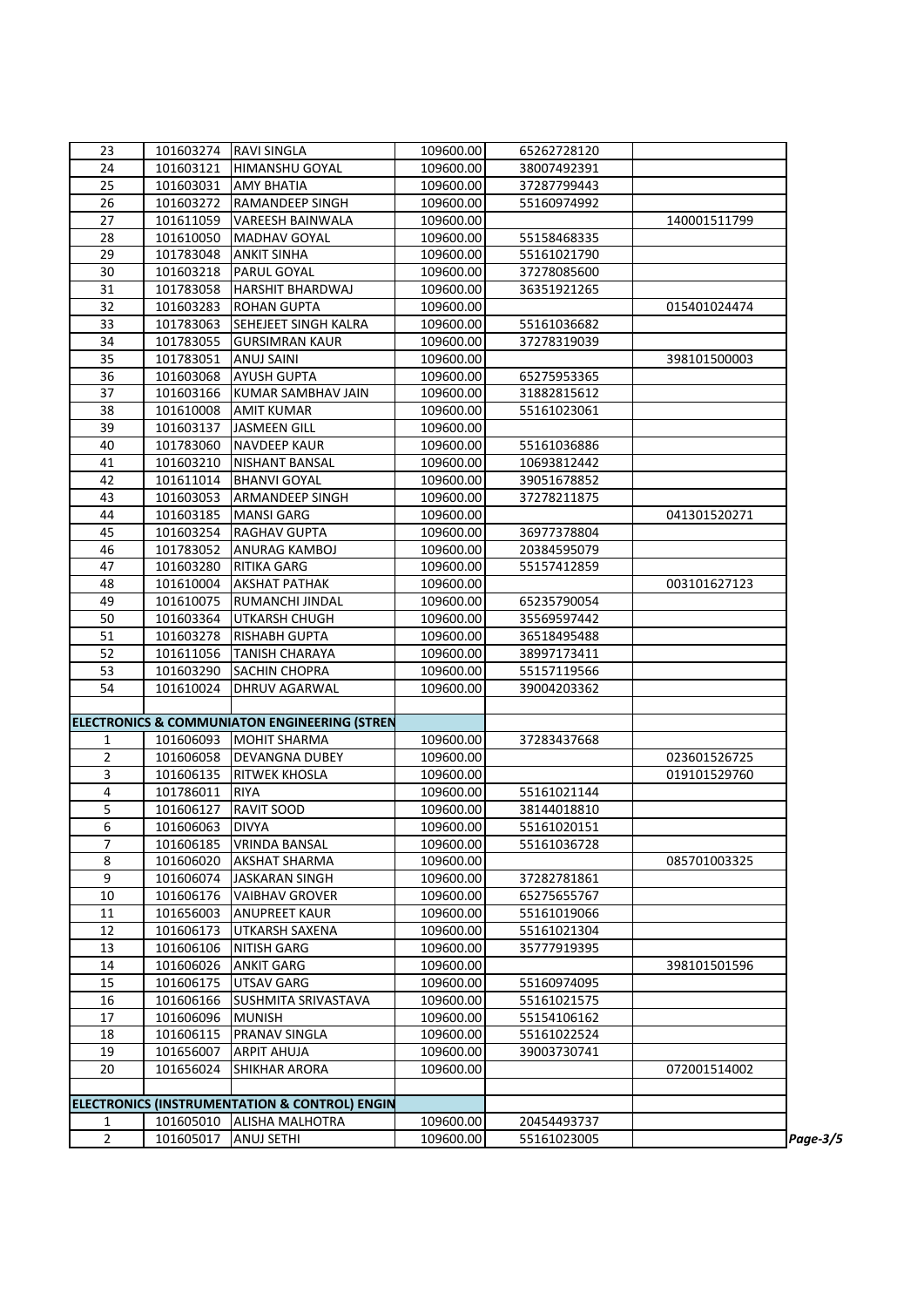| 3              | 101655001 | <b>ANMOL CHOPRA</b>                               | 109600.00 |             |              |          |
|----------------|-----------|---------------------------------------------------|-----------|-------------|--------------|----------|
|                |           |                                                   |           | 55161036659 |              |          |
| 4              | 101605058 | <b>SAGAR CHOUHAN</b>                              | 109600.00 | 20456344546 |              |          |
| 5              | 101605061 | SHIVAM                                            | 109600.00 | 55161036637 |              |          |
| 6              | 101605007 | <b>AGRIM ARORA</b>                                | 109600.00 |             | 001301602514 |          |
|                |           |                                                   |           |             |              |          |
|                |           | <b>ELECTRICAL ENGINEERING (STRENGTH-177)</b>      |           |             |              |          |
| 1              | 101604155 | <b>SULTAN SINGH</b>                               | 104600.00 | 55160974084 |              |          |
| $\overline{2}$ | 101604162 | <b>TUSHAR JAIN</b>                                | 104600.00 | 55161036387 |              |          |
| 3              | 101784018 | <b>KARTIK GOYAL</b>                               | 104600.00 | 65260615877 |              |          |
| 4              | 101604081 | <b>MADHUR BAIN SINGH</b>                          | 104600.00 | 55000489660 |              |          |
| 5              | 101604059 | <b>GAGAN SHARMA</b>                               | 104600.00 | 33716102814 |              |          |
| 6              | 101604107 | <b>PRADEEP MURARKA</b>                            | 104600.00 | 34572823623 |              |          |
| $\overline{7}$ | 101604055 | <b>DHRUV SHARMA</b>                               | 104600.00 | 35896910985 |              |          |
| 8              | 101604027 | <b>ANKUR JANGRA</b>                               | 104600.00 | 37874009006 |              |          |
| 9              | 101604039 | <b>ASHISH JAIN</b>                                | 104600.00 | 36233981128 |              |          |
| 10             | 101604171 | YUKTA SHARMA                                      | 104600.00 | 55161019838 |              |          |
| 11             | 101604068 | <b>HITESH KUMAR</b>                               | 104600.00 | 55161022998 |              |          |
| 12             | 101604154 | <b>SUKHPAL SINGH MANN</b>                         | 104600.00 | 39001560167 |              |          |
| 13             | 101604123 | <b>RUKMAN KAUR BRAR</b>                           | 104600.00 | 34962608659 |              |          |
| 14             | 101604169 | YASH KUMAR                                        | 104600.00 | 55161021745 |              |          |
| 15             | 101604096 | <b>NAVJOT KAUR</b>                                | 104600.00 | 38992155272 |              |          |
| 16             | 101604109 | <b>PRAKHAR PANDEY</b>                             | 104600.00 | 35767698571 |              |          |
| 17             |           |                                                   |           |             |              |          |
|                | 101604140 | SHAUNAK CHATTOPADHYAY                             | 104600.00 |             | 433301500153 |          |
| 18             | 101604168 | <b>VISHAL CHOUDHARY</b>                           | 104600.00 |             |              |          |
|                |           | ELECTRONICS & COMPUTER ENGINEERING (STRENGTH-116) |           |             |              |          |
|                |           | <b>VIJAY MUNDRA</b>                               |           |             |              |          |
| 1              | 101615121 |                                                   | 109600.00 | 20350164313 |              |          |
| $\overline{2}$ | 101795003 | <b>ABHISHEK GOYAL</b>                             | 109600.00 | 65262563686 |              |          |
| 3              | 101615123 | YATIN GOYAL                                       | 109600.00 |             | 398101501212 |          |
| 4              | 101615120 | <b>VASU NAMAN VERMA</b>                           | 109600.00 | 55161022080 |              |          |
| 5              | 101615072 | MOKSHLAKSHMI BHAN                                 | 109600.00 | 55161005280 |              |          |
| 6              | 101615004 | <b>ABHIGYAN THAKUR</b>                            | 109600.00 | 20425096315 |              |          |
| $\overline{7}$ | 101615048 | <b>GURASIS SINGH</b>                              | 109600.00 | 55161036581 |              |          |
| 8              | 101615036 | <b>BHUMIKA AGARWAL</b>                            | 109600.00 | 55161019522 |              |          |
| 9              | 101615074 | <b>MUKUL GUPTA</b>                                | 109600.00 | 55160974630 |              |          |
| 10             | 101615013 | <b>AKSHAT AGGARWAL</b>                            | 109600.00 | 35813253788 |              |          |
| 11             | 101615076 | PALAK AGRAWAL                                     | 109600.00 | 55161019678 |              |          |
| 12             | 101615098 | SAHIBPREET SINGH                                  | 109600.00 | 55161036693 |              |          |
|                |           |                                                   |           |             |              |          |
|                |           | <b>MECHATRONICS ENGINEERING (STRENGTH-25)</b>     |           |             |              |          |
| $\mathbf{1}$   | 101609007 | <b>HETARTH CHOPRA</b>                             | 104600.00 | 20188671894 |              |          |
| $\overline{2}$ | 101609026 | SHASHWAT CHAWLA                                   | 104600.00 | 38144030100 |              |          |
| 3              | 101609011 | JASJEET SINGH                                     | 104600.00 | 20302644536 |              |          |
|                |           |                                                   |           |             |              |          |
|                |           | <b>MECHANICAL ENGINEERING (STRENGTH-197)</b>      |           |             |              |          |
| 1              | 101608024 | <b>ARSHPREET SINGH SANDHU</b>                     | 109600.00 | 55161036808 |              |          |
| $\overline{2}$ | 101608158 | URJIT                                             | 109600.00 | 20213114746 |              |          |
| 3              | 101608032 | <b>AYUSH GOYAL</b>                                | 109600.00 | 55157138216 |              |          |
| 4              | 101608083 | <b>LAKSHAY SHUKLA</b>                             | 109600.00 | 20409436295 |              |          |
| 5              | 101658015 | <b>SAKSHAM SETHI</b>                              | 109600.00 | 55161784470 |              |          |
| 6              | 101788035 | <b>RISHAV PATHANIA</b>                            | 109600.00 | 55161867186 |              |          |
| $\overline{7}$ | 101608137 | <b>SHUBHAM CHADHA</b>                             | 109600.00 | 55161005235 |              |          |
| $\,8\,$        | 101788038 | <b>SHUBHJIT KAUR</b>                              | 109600.00 | 55161005224 |              |          |
| 9              | 101608170 | <b>VISHV PRATAP SINGH</b>                         | 109600.00 | 55160211704 |              |          |
| $10\,$         | 101608124 | <b>SACHIN CHOUDHARY</b>                           | 109600.00 | 55161023027 |              |          |
| 11             | 101608165 | <b>VINAY KAPOOR</b>                               | 109600.00 | 55161005166 |              |          |
| 12             | 101788034 | <b>PULKIT JAIN</b>                                | 109600.00 | 65222262949 |              |          |
| 13             | 101788037 | <b>VIDULA CHHABRA</b>                             | 109600.00 | 34987619298 |              | Page-4/5 |
|                |           |                                                   |           |             |              |          |